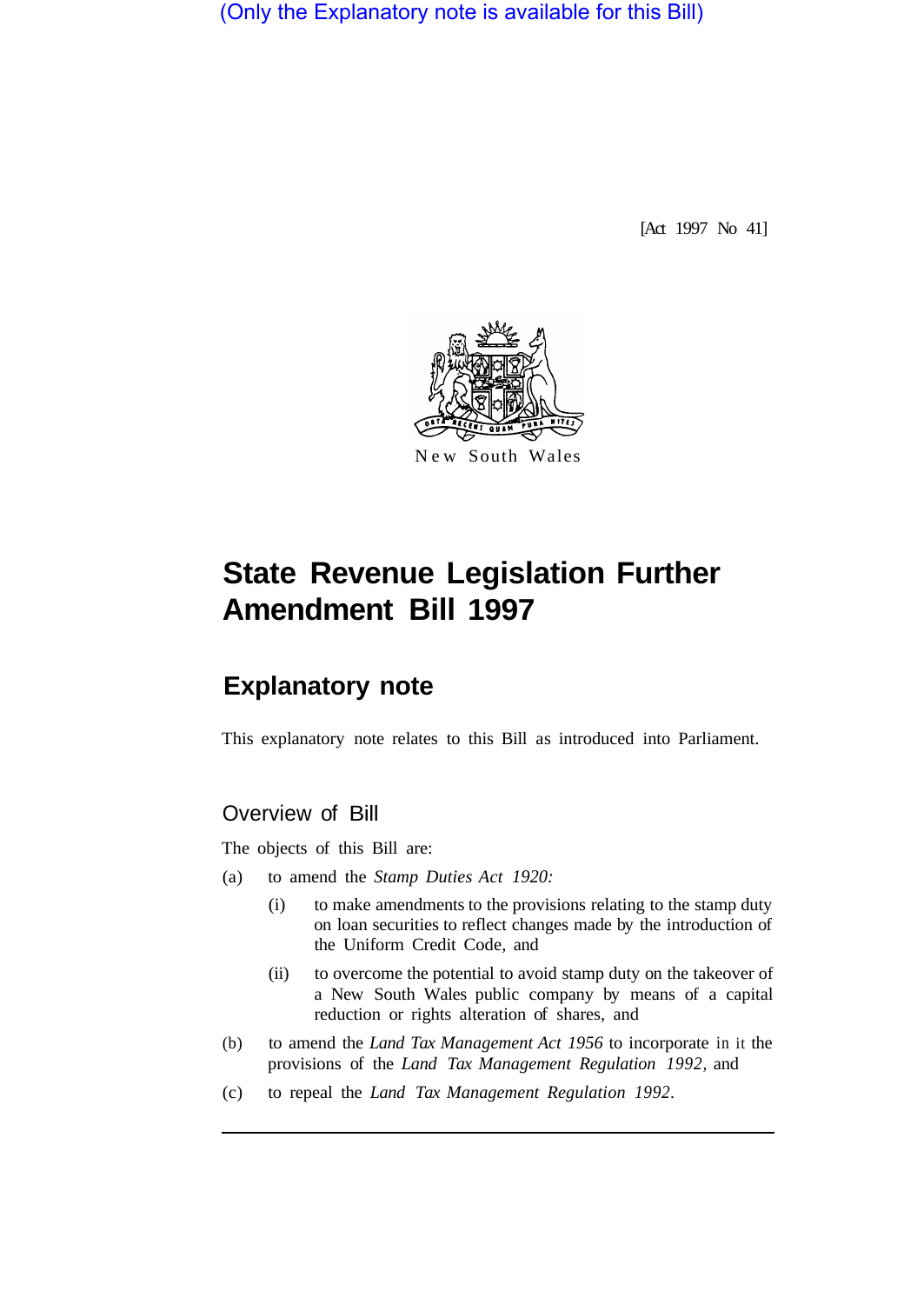State Revenue Legislation Further Amendment Bill 1997 [Act 1997 No 41]

Explanatory note

### Outline of provisions

**Clause 1** sets out the name (also called the short title) of the proposed Act.

**Clause 2** provides for the commencement of the proposed Act.

**Clause 3** is a formal provision giving effect to the amendments to the *Stamp Duties Act 1920* set out in Schedule 1.

**Clause 4** is a formal provision giving effect to the amendments to the *Land Tax Management Act 1956* set out in Schedule 2.

**Clause 5** repeals the *Land Tax Management Regulation 1992.* 

#### **Schedule 1 Amendment of Stamp Duties Act 1920**

#### **Loan securities associated with certain consumer credit contracts**

**Schedule 1 [l]** inserts proposed sections 84EB and 84EBAA into the Act.

Proposed section 84EB exempts from loan security duty advances under consumer credit contracts that do not exceed \$35,000 and that are secured by a loan security. The exemption does not apply if the consumer credit is provided for private housing.

Proposed section 84EBAA provides that loan security duty is not chargeable on so much of an advance to a natural person for the acquisition of farm machinery or a commercial vehicle as is secured by a loan security.

**Schedule 1 [5]** inserts a transitional provision into the Act to exempt from loan security duty instruments that would have been exempt from duty if the *Consumer Credit (New South Wales) Code* had not commenced. The provision gives effect to a Variation to Statute of the Treasurer that had effect from **1** November 1996, being the date of commencement of the relevant provisions of the Code. The transitional provision covers the period from **<sup>1</sup>** November 1996 until the commencement, proposed for **1** July 1997, of the sections to be inserted by Schedule 1 [1].

**Schedule 1 [4]** makes a consequential amendment.

#### **Takeovers of NSW public companies**

**Schedule 1 [2]** inserts proposed Division 27A into Part 3 of the Act, containing sections 97ADJ–97ADN.